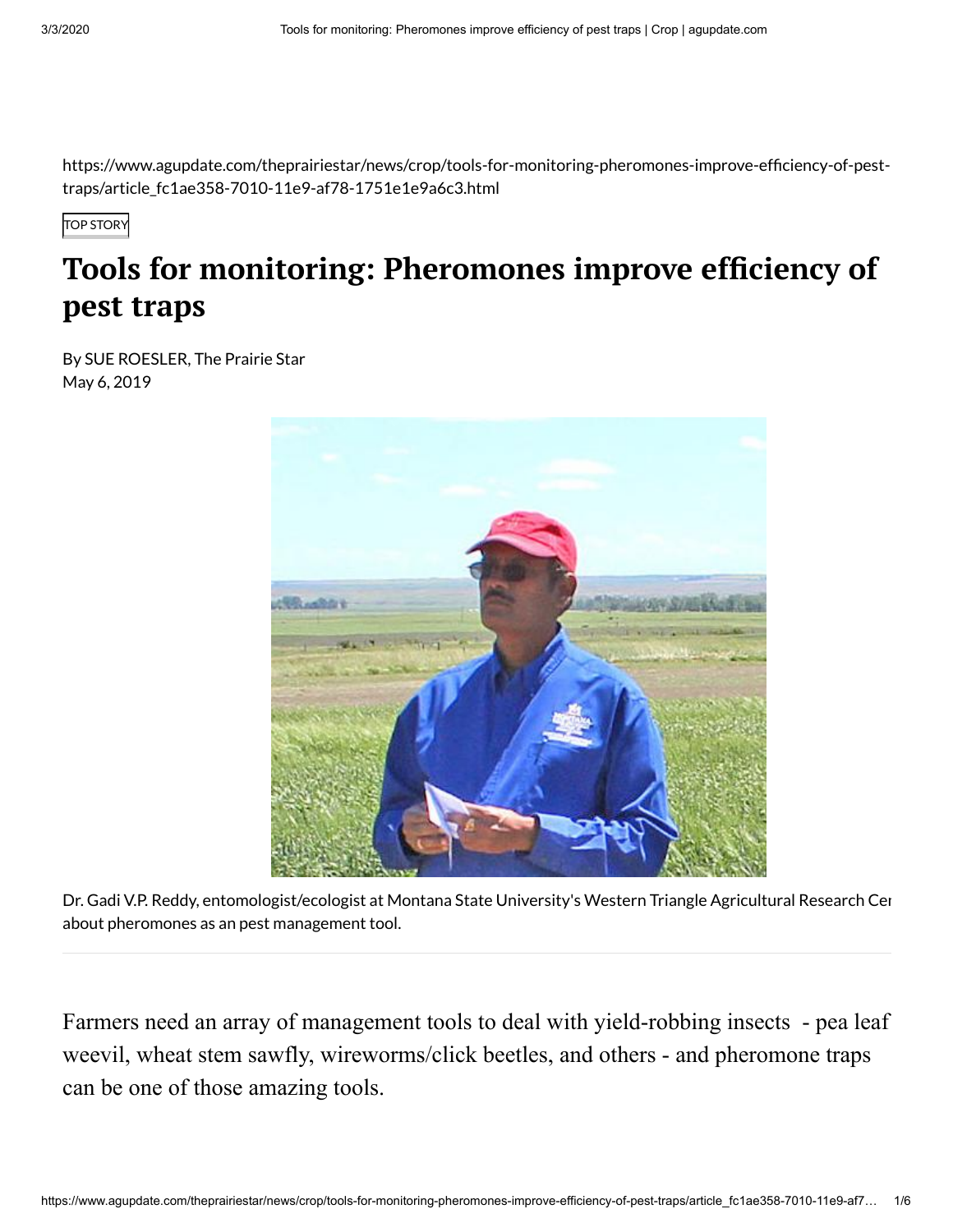"The use of pheromones has not been well studied in the Northern Plains, so we've been looking at the different ways pheromones can be used in Integrated Pest Management programs," said Dr. Gadi V.P. Reddy, entomologist/ecologist at Montana State University's Western Triangle Agricultural Research Center.

Dr. Anamika Sharma, WTARC entomologist/ecologist, is working with Gadi on pheromone monitoring techniques and using phermones with traps in field.

"With pheromone traps, we can monitor and estimate how many insects are in the field," Sharma said.

Pheromones are like a mating 'perfume,' made up of chemicals that attract the mating partner of an insect.

"Pheromones are chemicals which help in communication within the species," Gadi said. "We use them for monitoring, trapping, mating disruption, and attract and kill methods."

In order to use pheromones in traps, a chemist makes up the compounds in the lab after dissecting the insect's glands.

"Chemists can identify the compounds, synthesize the pheromones for us and give it to us for use with monitoring traps," Gadi said.

AT WTARC, Gadi realized pheromones were important for pest management.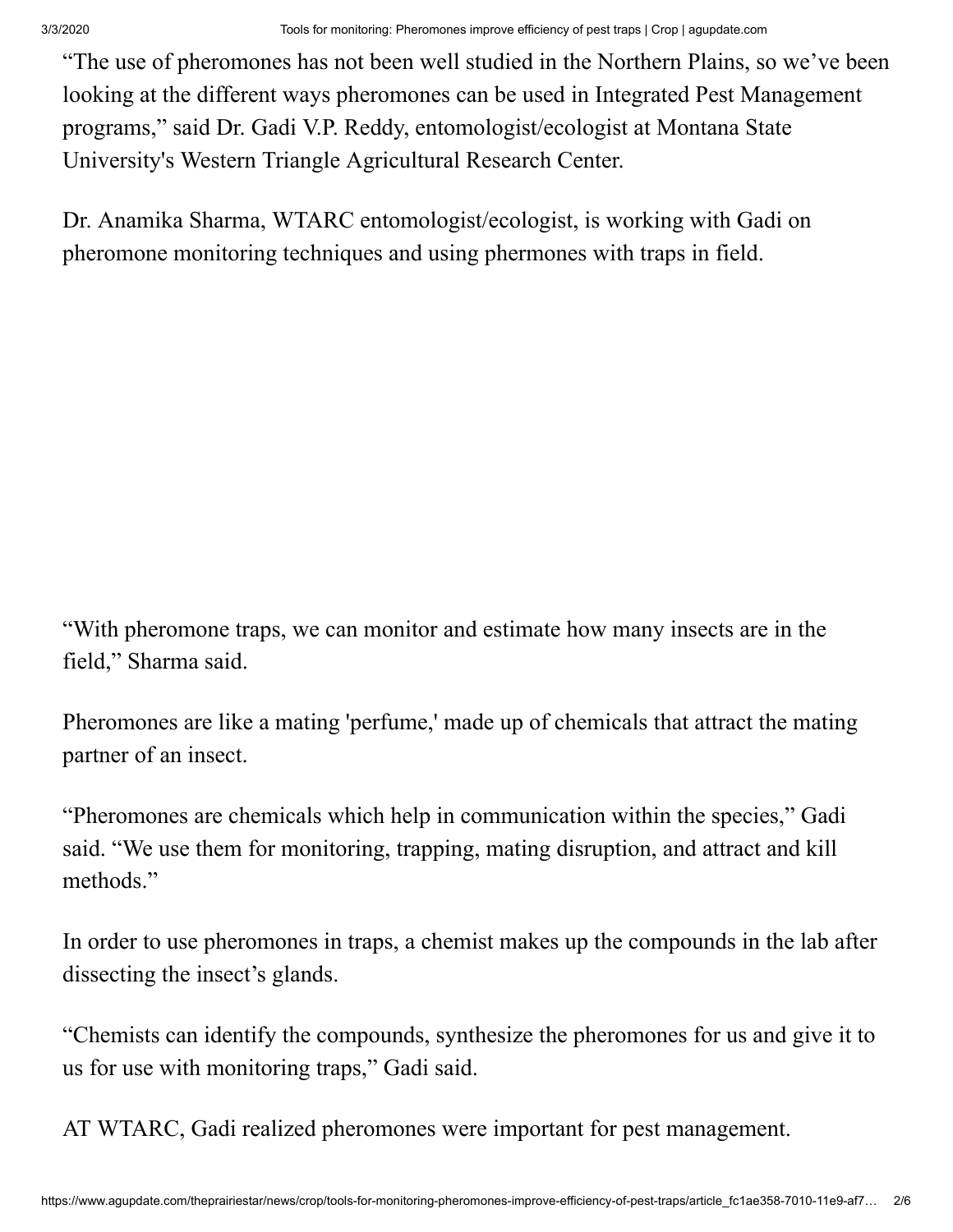"We obtained a grant from USDA-Western SARE and are working with Extension agents and professionals to learn about pheromone-based monitoring techniques," he said.

As part of the grant, Gadi and Anamika invited entomologists, and professors from MSU, NDSU and Canada, to speak on pheromone trapping and research.

They also invited County Extension agents and other ag professionals to come and learn about pheromones.

"County agents have direct contact with farmers. They will take what they learned here and go back and teach farmers in their region about how they can use pheromones and monitoring techniques," Gadi said.

All kinds of insects can be monitored with pheromones and traps, including the wheat stem sawfly.

Wheat stem sawfly pheromone traps attract only the male.

"If you remove one sex from the field there is no chance of more population," he said.

Pheromone traps that attracted the males demonstrate the sawfly is in the farm field, but scientists wanted to make the traps even more attractive to sawflies.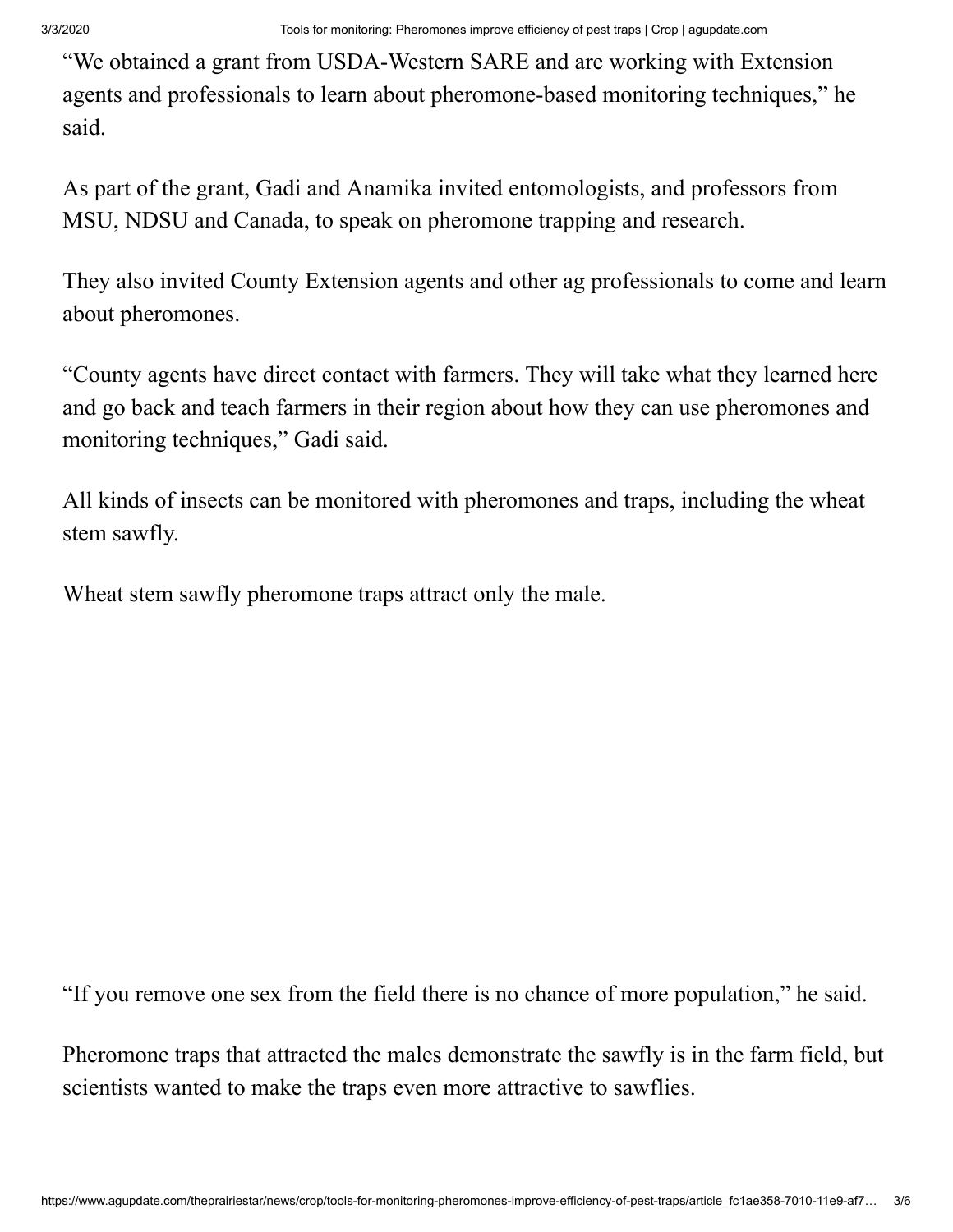"Not all insects react as well to pheromone - some react more to color. A trap with both will attract the most insect partners," Anamika said.

They looked at different colors - red, white and yellow - to see which would attract more wheat stem sawflies.

"We found that the yellow-colored traps were more attractive, but we still needed to add the pheromone to attract the right insects," Gadi said.

What about the wheat midge? Significant damage to spring wheat crops has been reported because of the midge.

Pheromone traps have been used for the last few years to monitor the wheat midge's flight across Montana and North Dakota.

"Pheromones attract the midge's partner insect to a monitoring trap in the field, where it is trapped," Gadi said.

Researchers and County Extension agents mark the population down on the pestweb site at<https://pestweb.montana.edu/Owbm/Home> for both Montana and North Dakota.

Gadi and team have used the traps every year since MSU came out with their midge monitoring maps.

"We have been monitoring the wheat midge with pheromone traps every year and marking down the data on where there was more population of wheat midges in the state," Gadi said. "We've seen that the wheat midge has been spreading."

Trap crops can be used to attract pea leaf weevils, as well. Pheromone attractants can be placed in the trap crops to attract even greater numbers of pea leaf weevils.

"A trap crop can be grown around the main crop to attract as many pea leaf weevil as possible," Gadi said.

In Canada, scientists have been using lima beans as a trap crop for pea leaf weevil.